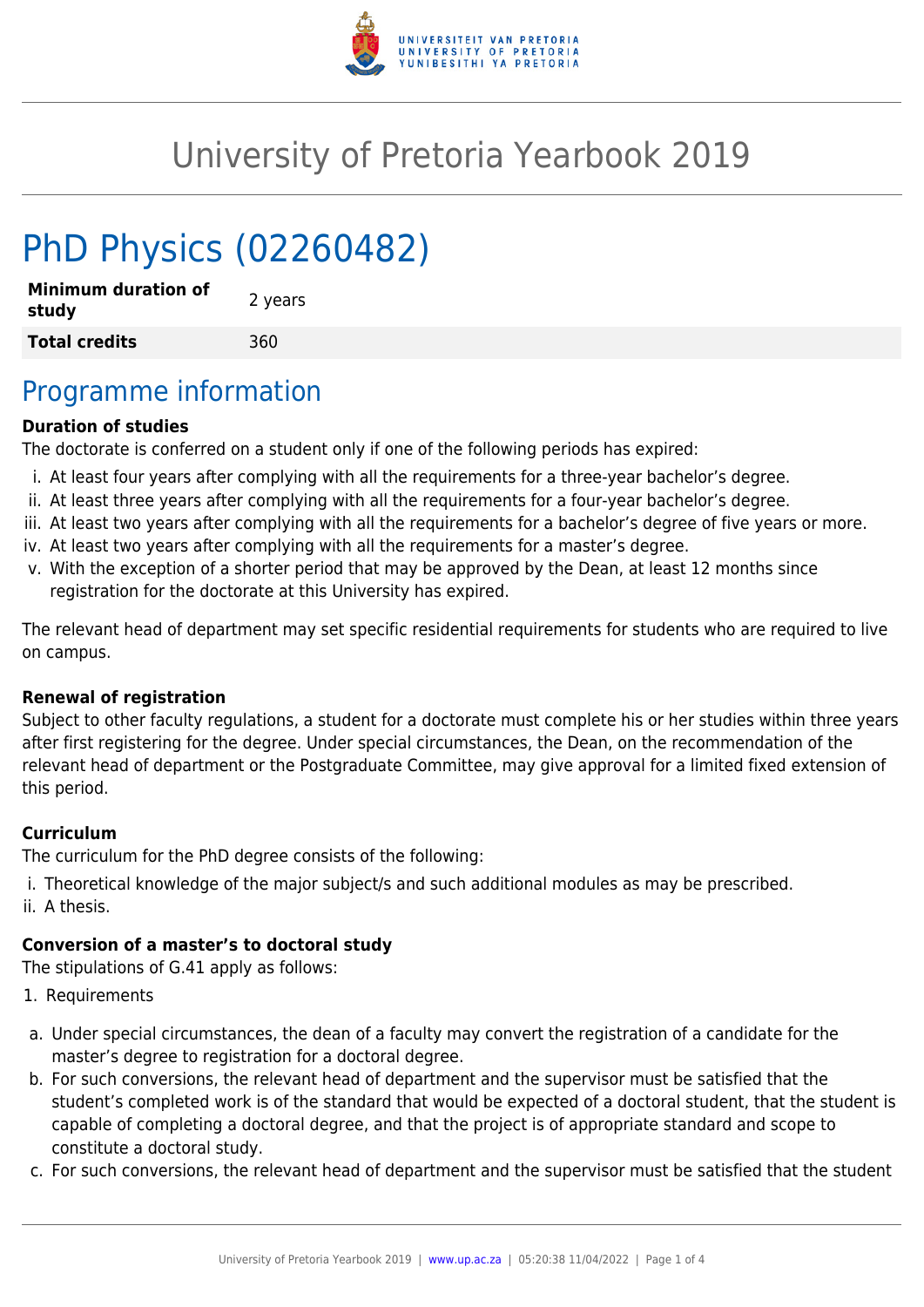

has demonstrated that he or she has the potential to fulfil the requirements of a doctoral degree without having completed a master's degree.

- 2. Process
- a. Application for conversion may be submitted at any time during the course of study for the master's degree.
- b. The application for the conversion must include the following documentation:
- i. A detailed progress report by the candidate of the work completed for the master's project. The report must provide proof that the results obtained thus far are of such a standard and scientific significance that they justify conversion to a doctoral project. The report should include details of presentations made at conferences and of material that has been submitted for publication and/or published.
- ii. A detailed proposal for the intended doctoral project, written by the candidate, including the objectives of the project.
- iii. A recommendation by the supervisor with specific comments on the ability of the applicant as a potential doctoral candidate as well as the feasibility of the conversion, especially with regard to the information provided by the candidate in his/her reports (items (i) and (ii)).
- iv. A recommendation by the relevant head of department, if he or she is not the supervisor, in which the ability of the candidate as a potential doctoral candidate is confirmed.
- v. If the Dean considers it advisable for the faculty, the candidate may be required to present a seminar to the department in support of the application. In this case, the relevant head of department should include a report on this in his or her recommendation.
- c. The application of the candidate, together with the reports and recommendations, is submitted for consideration to the Dean, (who may delegate to the Chairperson of the Faculty Postgraduate Committee) for approval. The decision should be submitted to the Faculty Board for approval.

#### **General**

Candidates are required to familiarise themselves with the General Regulations regarding the maximum duration of study and the requirements to submit an article/s for publication.

# Other programme-specific information

Additional modules may be prescribed by the head of department. The contents of the coursework will be determined by the supervisor and head of department to supplement the subject of the thesis of the student.

# Examinations and pass requirements

- i. Consult the General Regulations that apply to the calculation of marks.
- ii. In order to obtain the PhD degree the candidate must:
- pass the examinations and the prescribed modules, as determined in the study programme;
- pass the thesis; and
- pass the final examination on the thesis and general subject knowledge.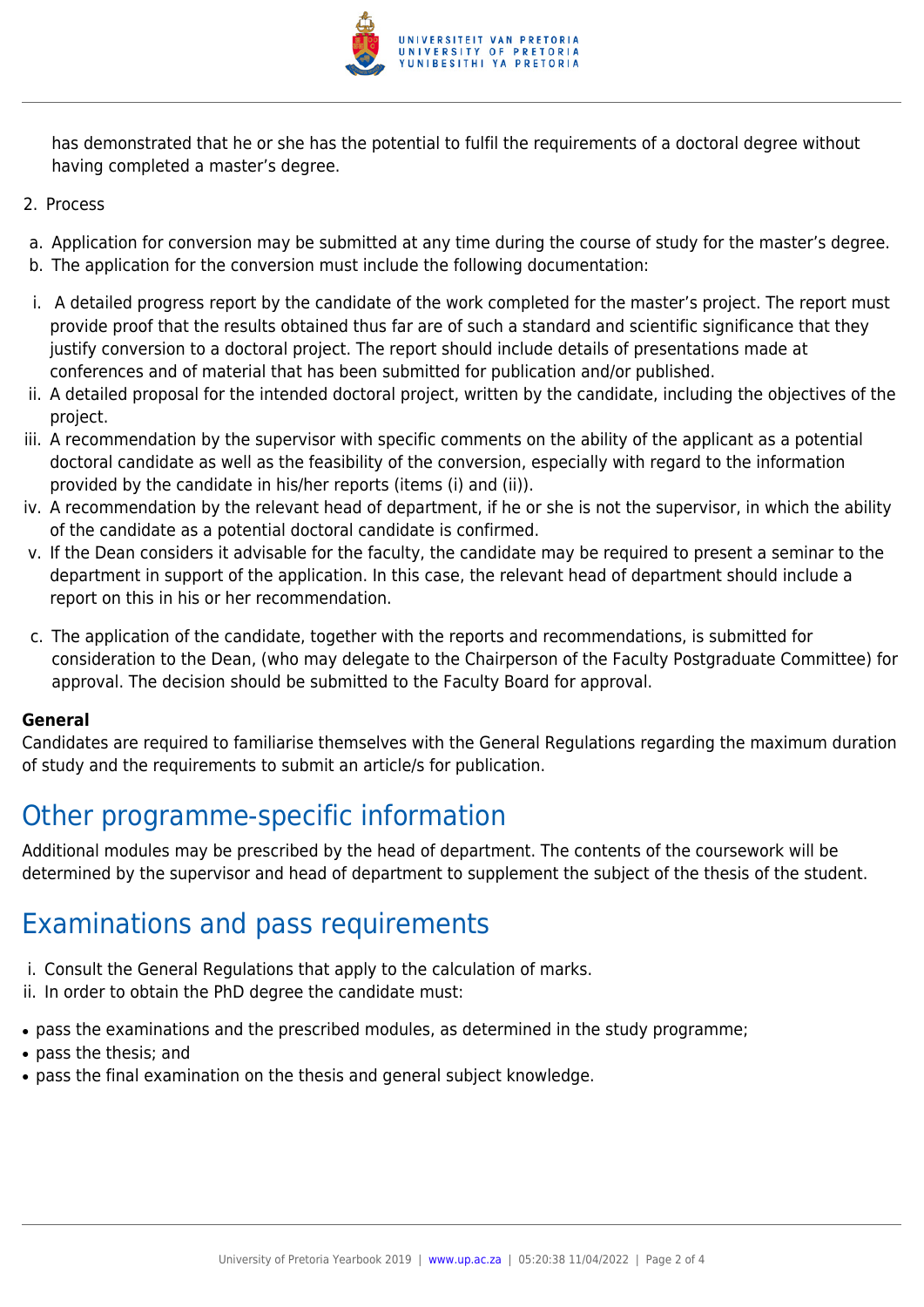

# Curriculum: Year 1

**Minimum credits: 360**

### **Core modules**

### **Thesis: Physics 990 (FSK 990)**

| <b>Module credits</b>         | 360.00                         |
|-------------------------------|--------------------------------|
| <b>Prerequisites</b>          | No prerequisites.              |
| Language of tuition           | Module is presented in English |
| <b>Department</b>             | Physics                        |
| <b>Period of presentation</b> | Year                           |